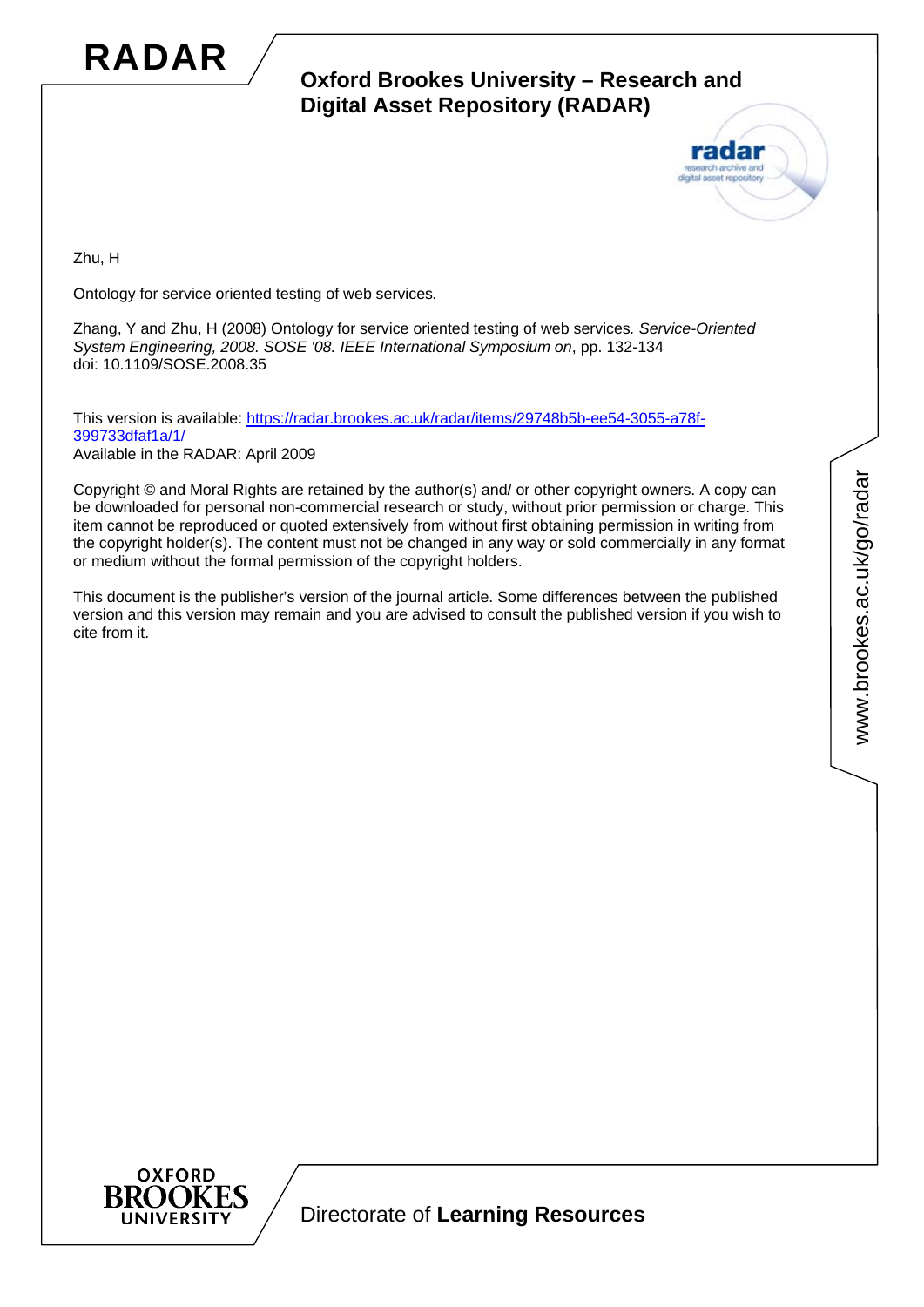## **Ontology for Service Oriented Testing of Web Services**

Yufeng Zhang

*Dept of Computer Sci, National Univ. of Defence Tech., Changsha, China, Email: yuffonzhang@163.com*

#### **Abstract**

*This paper presents a service oriented architecture for testing Web Services. In this architecture, various parties interoperate with each other to complete testing tasks through testing service registration, discovery and invocation. The analysis of the architecture in a typical scenario shows that it has the advantages of supporting dynamic discovery and invocation of testing services as required by the dynamic discovery and invocation of normal functional services without compromising security, privacy and intellectual property rights. It is flexible and extendable. It also helps to reduce the risk of unnecessary disturbances to the normal operations of services due to testing activities. The paper reports a prototype implementation of the architecture by adapting and implementing the ontology of software testing using Semantic Web Services technology. A case study with the WS wrapping of an automated testing tool is also reported, which demonstrated that the architecture is technically feasible.* 

## **1. Introduction**

The recent development of web technology marks the beginning of a new era of service oriented computing. In particular, Web Services (WS) enable applications to communicate with each other over the Internet [1]. Semantic Web facilitates the definition of the semantics of information and services on the web, making it possible for the web to understand and satisfy the requests of people and machines to use the web content [3]. The combination of these two, i.e. Semantic Web Services (SWS), uses the Semantic Web to help to create a repository of computer readable data and to describe the semantics of the services that perform tasks and transactions. It supports capability-based service discovery and interoperation at runtime. This opens up a huge range of new applications and a new platform of great flexibility.

However, quality assurance and testing of WS applications is still an open problem. On one hand, loose coupling of services improves system testability. However, on the other hand, the difficulty of testing WS applications increased due to the poor observability and controllability [4]. Services are independent entities that control their own resources and behaviors autonomously and collaborate with each other actively and automatically [2]. Their autonomous and dynamic behaviours make the observation of test results and the control of testing process much more difficult, if not impossible.

Hong Zhu

*Department of Computing, Oxford Brookes University, Oxford OX33 1HX, UK, Email: hzhu@brookes.ac.uk* 

In the literature, research efforts on quality assurance and testing of WS applications have been reported. Chan and Cheung applied metamorphic testing methods to test WS and treat WS as black box [5]. Tsai and Paul proposed to extend the WSDL to support WS testing by providing additional information in WS description [6]. In [7], network level fault injection was used to test WS applications. Some other methods have also been proposed, such as using data perturbation to generate test cases for WS [8] and testing the semantics of XML Schema [9], etc. However, the difficulties in testing WS caused by the autonomous nature of WS and the need of testing on-the-fly are still not addressed.

To meet these challenges, in [4] Zhu proposed a service oriented framework. In this framework, various parties interoperate with each other to perform testing tasks via test service search, invocation and delivery. He also proposed the utilization of an ontology STOWS of software testing to enable the collaboration between testing services. This paper is based on the framework. It further develops the techniques by implementing it in Semantic Web Services and demonstrates its feasibility.

The remainder of this paper is organized as follows. Section 2 outlines the architecture and analyzes the workflow of testing tasks to show how the services collaborate with each other. Section 3 presents the ontology. Section 4 describes the implementation of the framework using techniques in Semantic Web Services. Section 5 reports a case study to show how a testing tool is wrapped into SWS. Section 6 concludes paper with a remark on future work.

## **2. SOA for Testing WS**

This section first outlines the architecture and then analyzes a typical scenario in testing a web service.

## **2.1 Overview of the architecture**

Figure 1 shows the overall structure of the architecture proposed in [4]. In this architecture, a WS should ideally be accompanied with a specially designed service that facilitates the online testing of the original services. For the sake of convenience, the original services that provide functions for costumers are called *functional services* (or shortly *F-services* in the sequel). The special services that designed to help testing the functional services are called *testing services* (*T-services* for short), which are provided either by the functional services providers or a third party.

978-0-7695-3499-2/08 \$25.00 © 2008 IEEE DOI 10.1109/SOSE.2008.35

129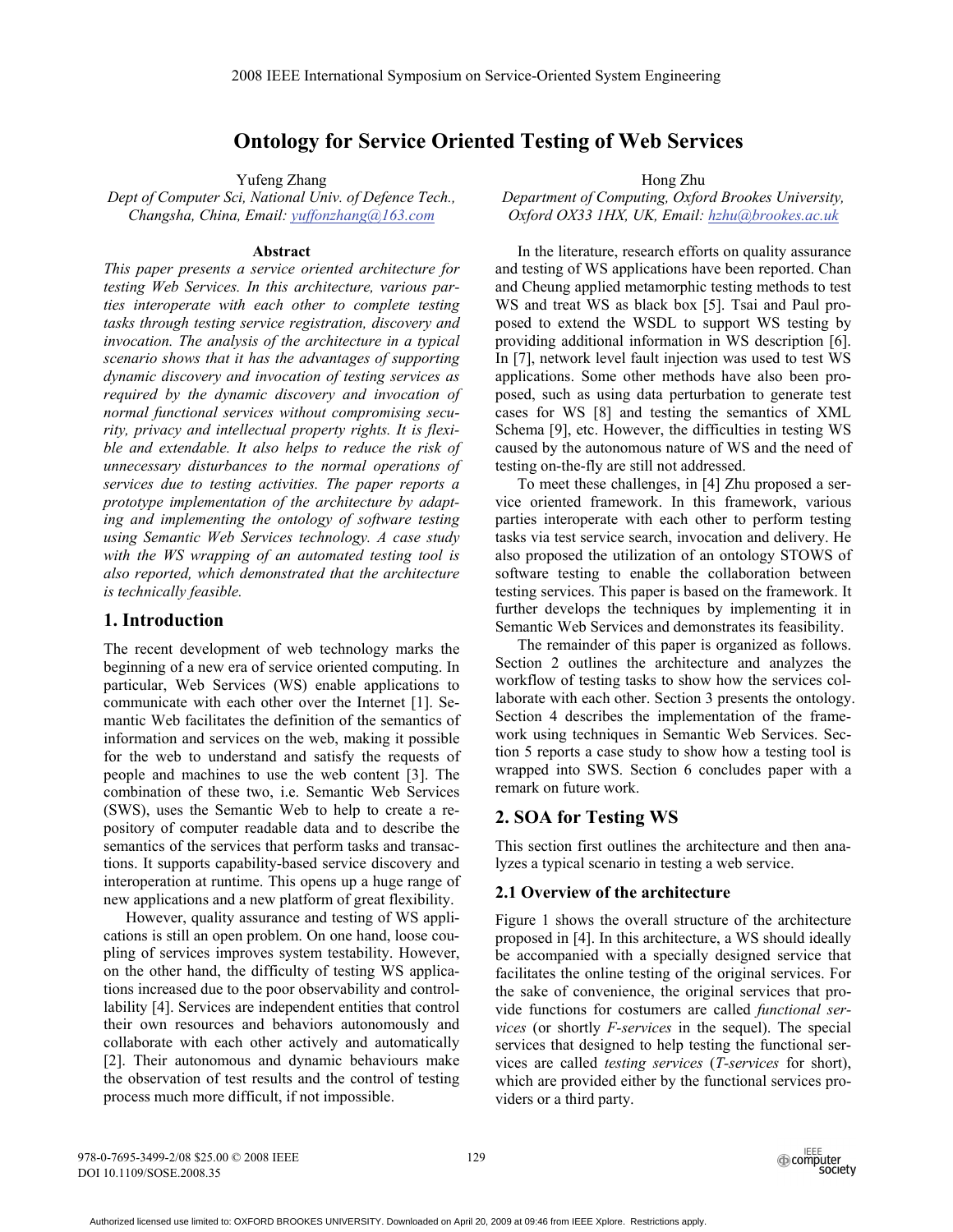

**Figure 1**. System Architecture

In Figure 1,  $A_1$  is the service that to be tested. The Tservices of A<sub>1</sub> (i.e. *testing services*) is designed specially for testing the F-services of A1. *Testers* are third party service providers specialized in providing software testing services, such as testing tool vendors. These testers can perform general testing tasks such as test case generation, test execution, measuring test adequacy and so forth. They could have their own *T-services* that enable testing themselves. Testing tasks are performed by the collaboration of these loose-coupled testing services.

It is worth noting that the general service oriented architecture is insufficient to achieve the purpose of online testing of WS, because testing tasks are usually too complicated to be performed by one testing service and need dynamic generation of test plan and execution of the test plan through the collaboration of multiple testing services. This problem becomes apparent in the analysis of a typical scenario in the next subsection. A solution to this problem is to introduce the notion of testing service broker, which is a special type of testing services that coordinates the testing services to ensure test tasks performed correctly. It receives the requests of testing tasks from test requesters, makes test plans, decomposes the test plans into subtasks, searches for and invokes other testing services that are capable of performing the corresponding tasks according to the plan. Search for appropriate testing services is another difficulty. Our technical solution is to use a Matchmaker to collaborate with UDDI to provide testing service registration and search facility. It is a searching engine of testing services registered in UDDI.

For this idea to be practically workable, some technical issues must be addressed. First, an effective communication mechanism for these WS is needed. Entities involved in this framework are loose-coupled WS. The bindings of services may happen at runtime. This requires that the artefacts should be encoded in machine readable standard code so that services can understand them correctly. Second, the services should be searchable according to their capabilities. These issues can be achieved using Semantic Web Services techniques.

#### **2.2 A typical scenario**

In order to illustrate how the proposed architecture works and to identify the technical issues in the implementation, let's analyze a fictional typical scenario.

Suppose that a bank is developing or running a WS called *FM* to serve its team of fund managers to buy and sell shares through stock market brokers and to serve its customers to buy and sell fund online. In order to connect to a WS provided by a stock market broker, say *SB*, it is required to test *SB*'s WS with adequate combinations of parameters. Note that the connection to *SB* could take place at runtime as a result of searching the UDDI. In our proposed architecture, *SB* should provide a *testing service* (*T-services*) in order to separate testing transactions from the real transactions. The later will require real monies change hands and share account state updates; while the former does not.

The process of testing starts with the request of a testing task by *FM* either manually or automatically. The task should consist of a test objective to be achieved and the target service to be tested. For example, the test objective might be to check every equation in a formal algebraic specification of the service provided by *SB*.





This test task is represented in a message and submitted as service request to a test broker *TB*. After receiving the request submitted by *FM*, *TB* makes a test plan according to the test requirement and decomposes it into a sequence of smaller test subtasks if necessary. In this particular scenario, suppose that *TB* decomposes the test task into two subtasks: (a) the generation of test cases, and (b) the execution of the test cases and checking the correctness of test results.

In order to get these two testing tasks performed, the test broker *TB* searches the UDDI registry for each subtask through a matchmaker. In this particular scenario, *TB* will search for a test case generator and a test execu-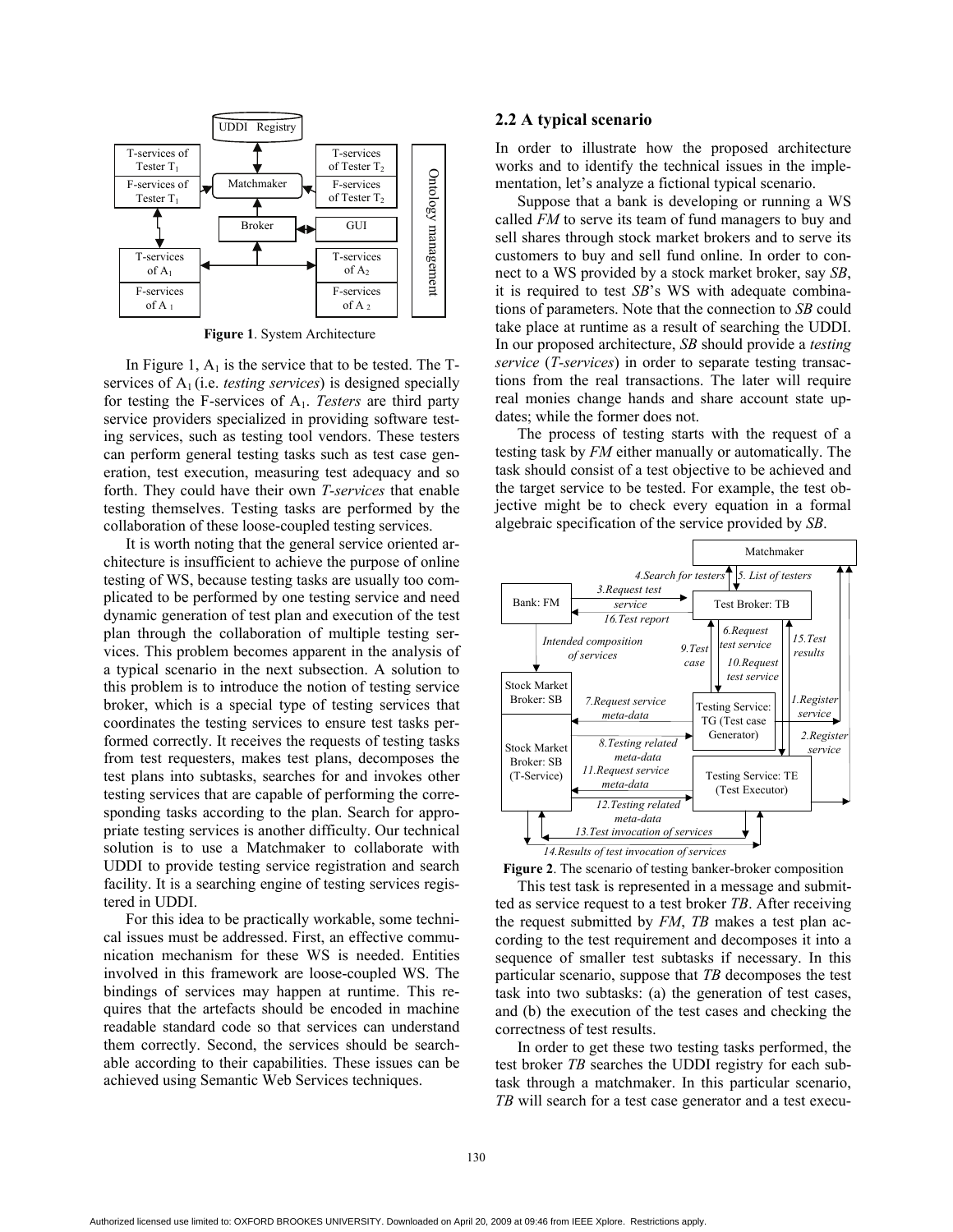tor and oracle. There may be multiple registered WS that are capable of performing a certain testing task. One of these candidates must be selected by the requester according to certain criterion, such as its quality of services. We suppose that *TB* selects *TG* for generating test cases and *TE* for executing the test cases and checking the correctness.

In the next step, the test broker constructs a sequence of requests and submits them to the corresponding selected test services. For example, *TB* sends a request of generating test cases to *TG* with the information about the artefacts involved in the testing, such as an algebraic specification of *SB*.

A testing service may perform a test task solely based on the information contained in the test request, or contact the related WS to obtain necessary information. For example, *TG* may interact with *SB*'s *T-service* for the information about its source code and the metadata about the source code such as its language.

It is worth noting that first we assume that *TG* can be trusted by the service provider *SB*. A mechanism can be set up for certifying the legitimacy of third party testing service providers and agreeing on proper dealing with information privacy and intellectual property rights. Second, some testing tasks may need human participation. Thus, a testing process can be a long transaction and WS can serve as a human computer interface. In the sequel, we will not distinguish manual realization of a service from automatic realization as far as the messages passing between roles are standard and machine readable.

Once *TG* completed the task of test case generation, it sends the generated test cases to *TB*. *TB* will then send test cases together with other related information to *TE* to make a service request. *TE* will then invoke the test executions of *SB* and check the test results. Once finished the testing task, it will return to *TB* with a test report.

Generally speaking, an invocation of a service as a test should be submitted to the testing services so that it can be distinguished from a real request of the services. Otherwise, an invocation of a service must carry a tag to signal whether the service request is a test. Note that, in the WS standard stack, there is no mechanism that supports the distinction of normal service requests from testing requests. Moreover, there are other testing related services that are necessary to enable automated on-thefly testing of WS. For example, in this particular scenario, we need testing services to grant permissions to access the source code, formal specification and/or other metadata of the services, to report the test coverage of test executions, etc. Here, we assume again that testers *TE* and *TG* are trusted by *SB*. Checking if a tester is legitimate is also an important function of testing services. Therefore, in general, to separate testing services from the functional services is a reasonable design decision.

As illustrated by the above scenario, this collabora-

tion among multiple roles consists of service search, service invocation and service execution. In this process, *FM* eventually achieves its test objectives while the service provider *SB* does not lose its intellectual property rights because the sensitive information is only released to trusted third party specialized in testing.

#### **2.3. Analysis of the scenario**

From the above illustrative scenario, we can identify the following key technical issues of the interaction process. (a) *How to describe the capability of a testing service*?

Testing services must be searchable according to their capabilities so that they can be discovered at runtime. The matching between search request and service registry is the key to the successful discovery of services. (b) *How to invoke testing services*?

Invoking a service at runtime may involve a number of software artefacts, such as the program/service under test, the test cases, the specification of the service, the execution results, etc. The interaction between the service provider and the service requester may also be a complicated process.

These issues can be achieved by using the Semantic Web Services (SWS) technology, in which the concepts in the topic domain of software testing, such as tasks, capabilities, test methods and artefacts can be defined in the form of ontology. Testing service registration, requests and their results are also represented using the terminology defined by the ontology. The following will present such an ontology and its implementation in OWL.

## **3. Ontology of Software Testing**

Generally, ontology defines the basic terms and relations comprising the vocabulary of a topic area as well as the rules for the combination and extension of the vocabulary [10]. It articulates a domain specific knowledge [11].

The Web Ontology Language OWL is a semantic markup language for publishing and sharing ontologies on the Web [12]. It is designed for applications that need to process the content instead of just presenting information to humans [13].

We adapt the ontology of software testing STOWS built in [4, 11], which was originally developed for agent oriented software testing. Its concrete representation of many concepts does not fit well into the architecture of service oriented computing and the OWL-S standard.

The revised ontology includes basic concepts *Tester*, *Activity*, *Artefact*, *Context*, *Environment* and *Method.*  They are combined together to express compound concepts *Capability, and Task,* which can be represented in OWL-S Service Profile. The following describes each concept one by one.

(1) *Tester*. A tester refers to a particular party who carries out a testing activity. In general, testers include hu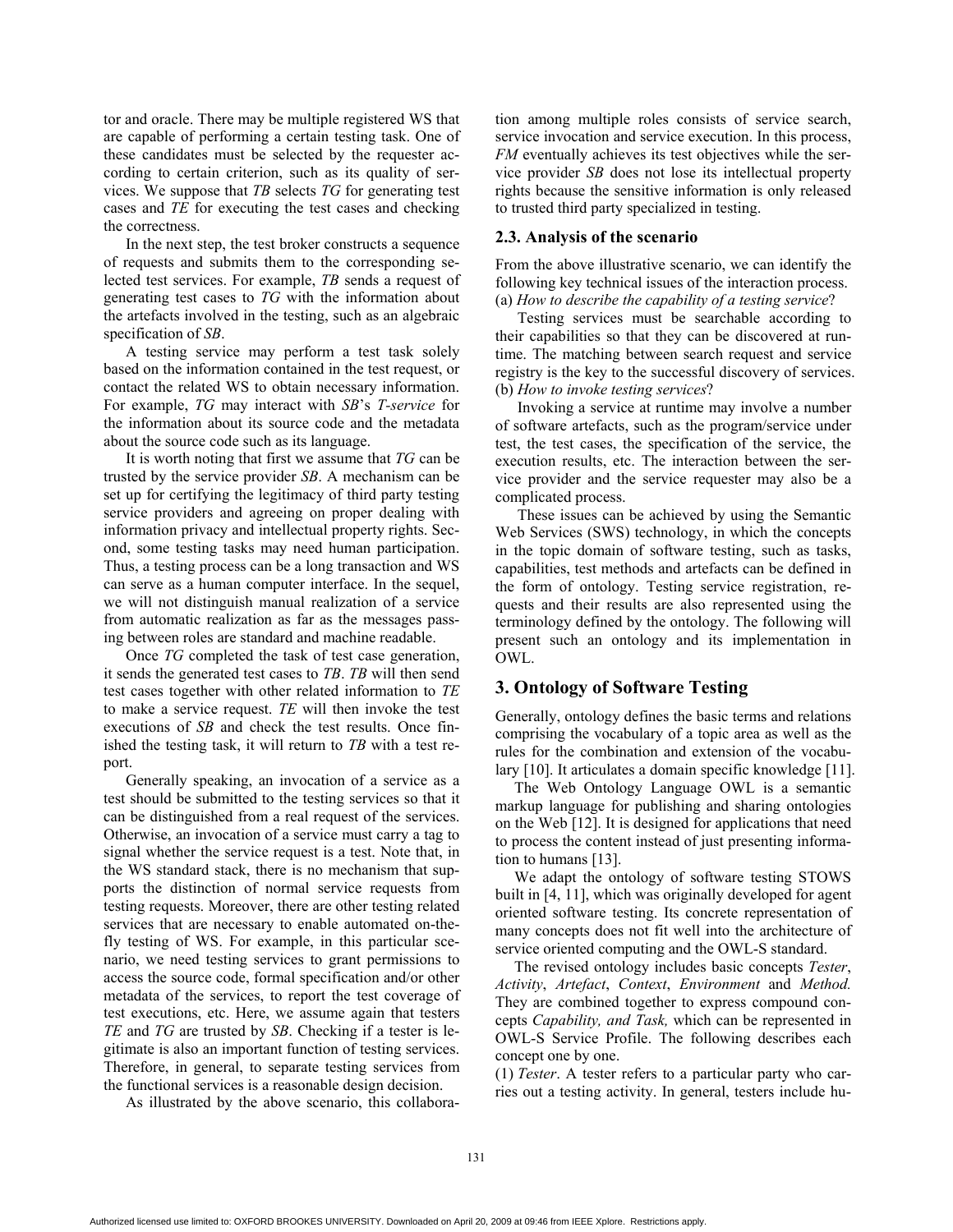man beings, organizations and software systems. In the context of service orientation, we only consider testing services as testers. All the testing tasks are performed by services. A tester can therefore be an atomic test service, or a composition of testing services. An important attribute of a *Tester* is its capability, which will be discussed later.



**Figure 3**. Tester

(2) *Activity*. There are various testing activities including *test planning*, *test case generation*, *test execution*, *result validation*, *adequacy measurement* and *test report generation*, etc. [11].



(3) *Artefact*. A test task performed by a service may involve multiple kinds of artefacts. The *Artefact* possesses an attribute *Location* expressed by a URL or a URI to give the location of the artefact on the Internet.

(4) *Method*. For each test activity, there may be multiple testing methods applicable. Method is a part of the capability and also an optional part of test task. Test methods can be classified in a number of different ways. Figure 5 show two typical classifications of the concept *Method*. Both of them are represented in the hierarchy of test methods in the ontology.





(5) *Context*. Testing activities may occur in different software development stages and have various testing

purposes. Testing contexts typically include unit testing, integration testing, system testing, regression testing, etc. (6) *Environment*. The testing environment is the hardware and software configurations in which a testing is to be performed.

These concepts in the ontology are managed by the ontology management module in the framework. Details are omitted for the sake of space.

## **4. Implementation**

This section describes how the key technical aspects are implemented using SWS technology.

#### **4.1 Description of capability and task**

Generally speaking, there are two basic capability representation approaches for WS [16, 17]. The first is based on hierarchical classification of services in which each class represents a set of services capable of performing the similar task (i.e., of the similar capability). The second implicitly describes the capability of a service by its state transformation and the information transfers. OWL-S combines these two and uses ontology of services. It describes services in three main parts: Service Profile, Service Model and Service Grounding [18]. Service Profile represents the capability of a service by describing its category and IOPE (Input, Output, Precondition and Effects) [18]. The registration of and search for a service are all based on the Service Profile.



Figure 6. Structure of capability in the ontology of [11]

Conceptually, the search of a test service is to match service's capability with the required test task. In the STOWS ontology of software testing, as shown in Figure 6, *Capability* includes basic concepts *activity, context, environment*, *method* and *artefacts*. To enable the search of test services using SWS technology, all these aspects of capability must be represented in the structure of Service Profile. We classify the Service Category according to test activity. The test method, context and environment are represented as special input parameters of Profile. The artefacts are represented as the Input and Output of the Profile. The mapping between the concept *capability* in ontology and the Service Profile is shown in Figure 7.

To support flexible service search*, the MorePowerful* relations between capabilities is defined such that capa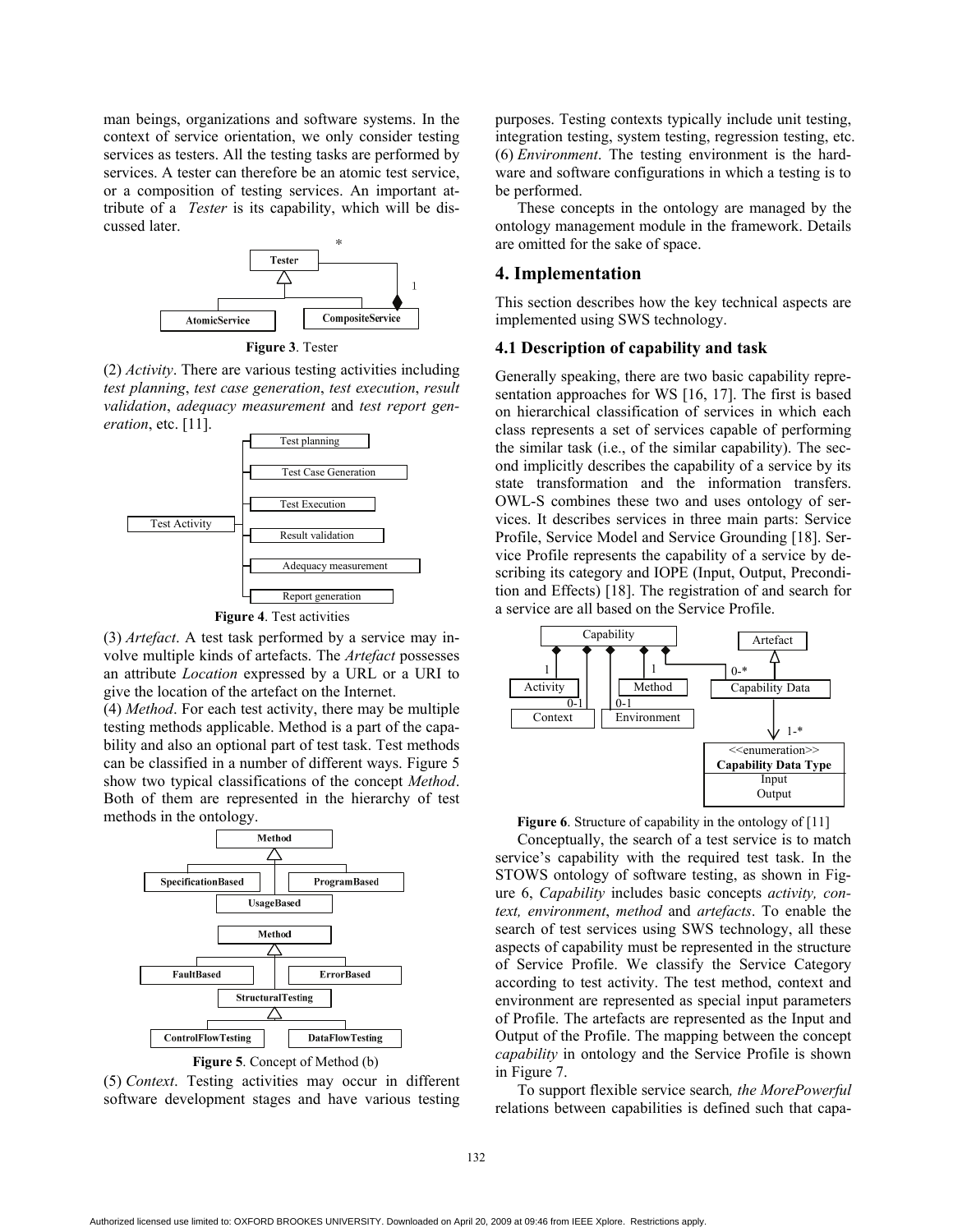bility  $C_1$  is *more powerful* than  $C_2$  if and only if

- a)  $C_1$  and  $C_2$  have the same activities.
- b)  $C_1$  and  $C_2$  have the same context.
- c) Environment of  $C_1$  is the enhancement of the environment of  $C_2$ .
- d) The method of  $C_2$  is implemented by  $C_1$ .
- e) The input artefacts of  $C_2$  are included by input artefacts of  $C_1$  and the output artefacts of  $C_2$  are included by output artefacts of  $C_1$ .

The description of tasks is similar to the *Capability*. However, it has different meanings and usages. It describes what is required to be done and specifies how it should be done. Moreover, it includes some meta-data of the test objective such as the services description of the services that to be tested and so on. It is used in the search for testing service and the invocation of testing service. A relation *Capableof* between capability *C* and task *T* is also defined such that *C CapableOf T* means service of capability *C* is capable of performing task *T*.

## **4.2 Matching of Services**

The OWL-S/UDDI Matchmaker [19] is the services capability matching engine. It extends the UDDI Registry and enables the capability search [20] at three levels of matching between capability and request [21].

- − *Exact matching*: the capabilities in the registry and in the request match exactly.
- *Plug-in matching*: the service provided is more general than that in the request.
- − *Relaxed matching*: there is a similarity between services provided and that in the request.

The Matchmaker provides five filters for users to construct discovery profile: which are *namespace filter*, *domain filter*, *text filter*, *I/O type filter* and *constraint filter* [21]. With these filters, users can construct necessary compound filters to control the precision of matching. The representation of tasks and capabilities as Profiles enables the *Capable Of* relation between capability and task to be implemented by the matchmaker.

The matching engine Matchmaker implemented the capability matching in a general way, the result of the matching may include multiple candidates. Selection from the candidates is based on two considerations. First,

| Capability         | Service profile          |
|--------------------|--------------------------|
| Activity —         | ServiceCategory          |
| Context            | <b>INPUT PARAMETERS</b>  |
| Fnvironment        | ContextMark              |
| Method -           | -EnvironmentMark         |
| Capability data    | MethodMark               |
| Input Artefacts    | — Artefacts              |
| Output Artefacts - | <b>OUTPUT PARAMETERS</b> |
|                    | Artefacts                |
|                    |                          |

**Figure 7**. Mapping between Capability and Service Profile

the matchmaker tags a score for each candidate service in the result list, the higher the score, the more similar between the candidate and the request. Second, multiple candidates may have the same score, further comparison of the capabilities of the candidates is necessary. The relation *MorePowerful* between capabilities is used here.

## **5. Case Study**

We have conducted a case study to demonstrate the feasibility of the approach.

In the case study, we wrapped an automated component testing tool CASCAT [22] into a web service. We described its capability in the form of Service Profile as described in the previous section. The Web Service version of the tool is then hosted on a server and opened to the public for invocation. Experiments with search for the service and invocation of the tool as Web Service were carried out successfully.

CASCAT is an automated tool for testing Enterprise Java Beans based on algebraic specification. It can automatically generate test cases from formal specifications written in an algebraic specification language CASOCC. It can also automatically execute the test cases and to check if the equations in the algebraic specification are violated. In the case study, we wrapped the test case generation part to demonstrate the feasibility of the approach. The result Web Service is called *CS* in the sequel.

#### **5.1. Registration**

We have built a UDDI registry server using OWL-S/UDDI Matchmaker (Matchmaker). The environment consists of Windows XP running on Intel Core Duo CPU 2.16GHz with Jdk 1.5, Tomcat 5.5 and Mysql 5.0.

The WS *CS* is registered on this UDDI registry. In its Service Profile, the ServiceCategory is "TestCaseGenerationServices". The Input artefact is specified by the class *CasoccSpecification*, which is a subclass of *Specification* and stands for algebraic specification in CA-SOCC. The context of *CS* is "ComponentTest". Its environment is 'not limited'. Its method is *CASOCC-method,*  which is a subclass of *SpecificationBased* method. The output artefact is test case.

The registration of CS is through the Matchmaker Client API with the above as input datum.

#### **5.2 Submitting test tasks**

In the experiment, we also built a service that plays the role of test requester. It constructs test tasks and submits them to the test broker which generates requests according to the test tasks and submits them to Matchmaker to search for test services. The particular test task that it produced is to generate test case from CASOCC specification in the context of the test as component test.